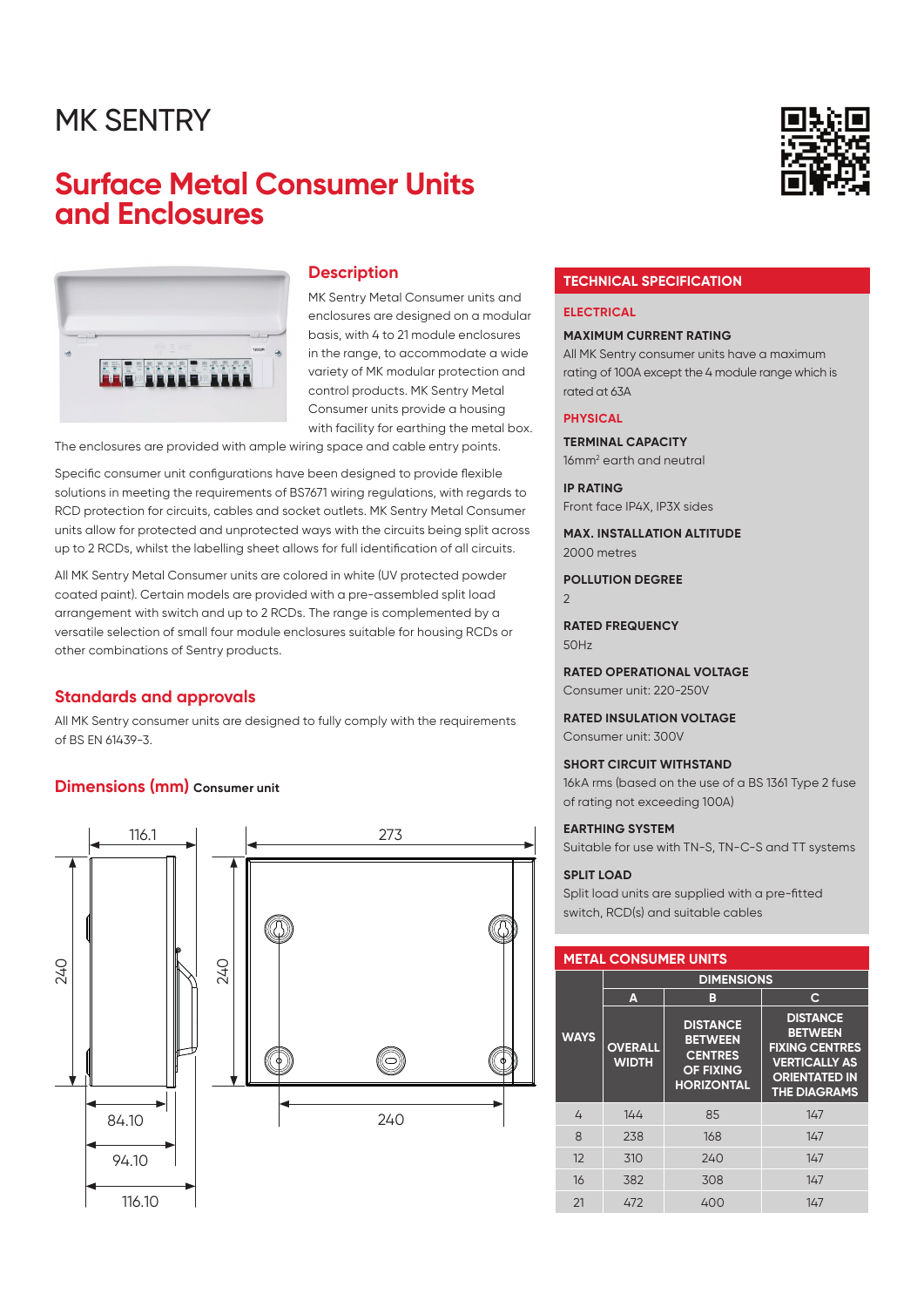## **MK SENTRY**

## **Surface Metal Consumer Units and Enclosures**

### **Dimensions (mm)** Knockout



 $\frac{22.00}{39.50}$ 



**16 Way**



**21 Way**